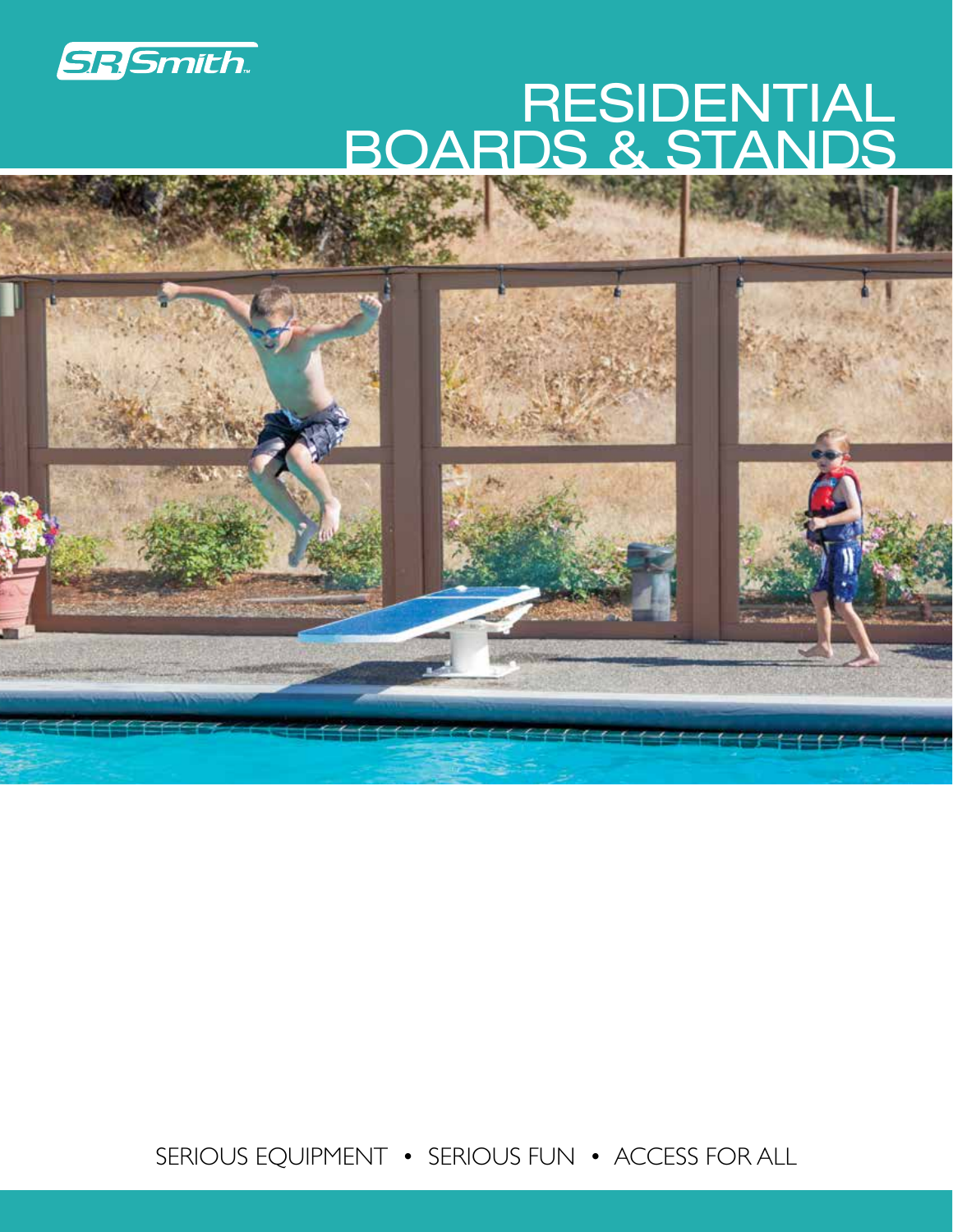# diving boards & stands



### NEW TrueTread™ Diving Board Series

S.R.Smith is reinventing the diving board category with a unique, patent pending design: the TrueTread™ Diving Board Series. These stylish diving boards make an old favorite new again with a modern, sporty look that is easy on the feet. TrueTread is a durable, marine grade composite material that stands up to salt, sun and hours of fun. Compatible with multiple S.R.Smith stands, TrueTread Diving Boards are an ideal upgrade.

- Revolutionary TrueTread surface
- Can be paired with most S.R.Smith diving stands
- Ideal replacement board, provides fresh, custom look
- Available in 6' and 8' lengths
- Salt Pool Friendly
- U.S. patents pending

#### Color Options



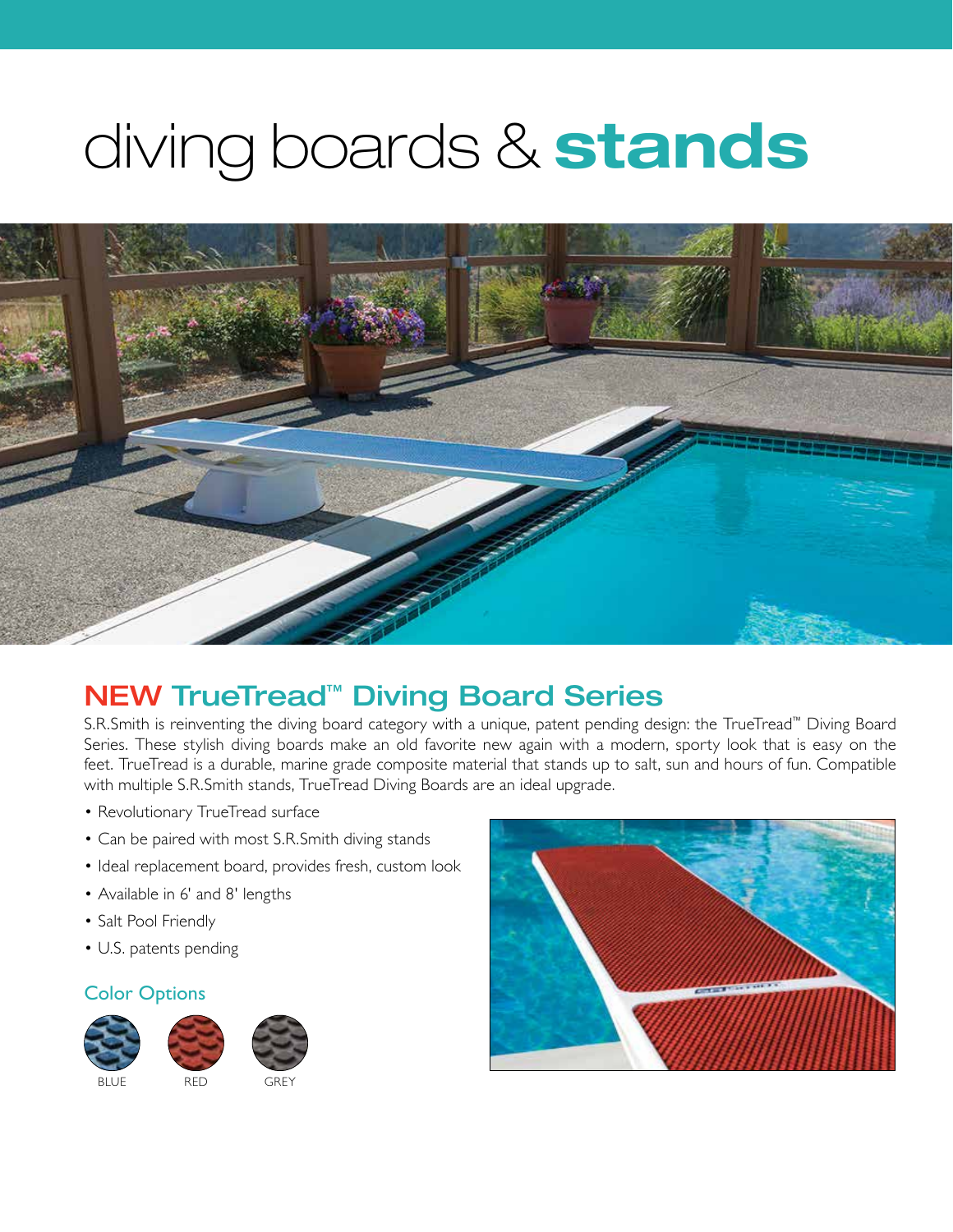#### Mix and Match S.R.Smith Boards and Stands to Complement Any Backyard Pool



Flyte-Deck II Dive Stand–Its sleek appearance and sturdy, scratch-resistant construction makes it one of our best selling models.

*Available colors—Radiant White, Pewter Gray, Taupe, Pebble, Gray Granite\**



Salt Pool Jump System-This fiberglass stand with composite spring assembly is designed to perform well in salt pools.

*Available colors—Radiant White, Pewter Gray, Taupe*



U-Frame Dive Stand–A smart and economical stand made from polished stainless steel tubing in 12", 18" and 24" heights.



Frontier II Jump Stand–Made of powdercoated steel, this is an economical stand with clean lines.

*Available colors—Radiant White*



Supreme Jump Stand–A top-of-the-line jump stand, made from durable, scratch resistant acrylic that's fiberglass reinforced.

*Available colors—Radiant White, Pebble, Gray Granite\**



Cantilever Jump Stand–Made of powdercoated steel.

*Available colors—Radiant White, Taupe, Rock Gray*

#### Specialty Diving Boards



HipHop on D-Lux Stand–Adds a distinctive and fun dive platform shape.



FreeStyle on D-Lux Stand–Will add a unique design element.

Specialty Diving Board Colors *(Gel coat)* RADIANT WHITE SANDSTONE GRAY GRANITE\*



#### Board Colors





Our Salt Pool Friendly icon is your visual assurance that durable and salt friendly materials have been used in manufacturing.